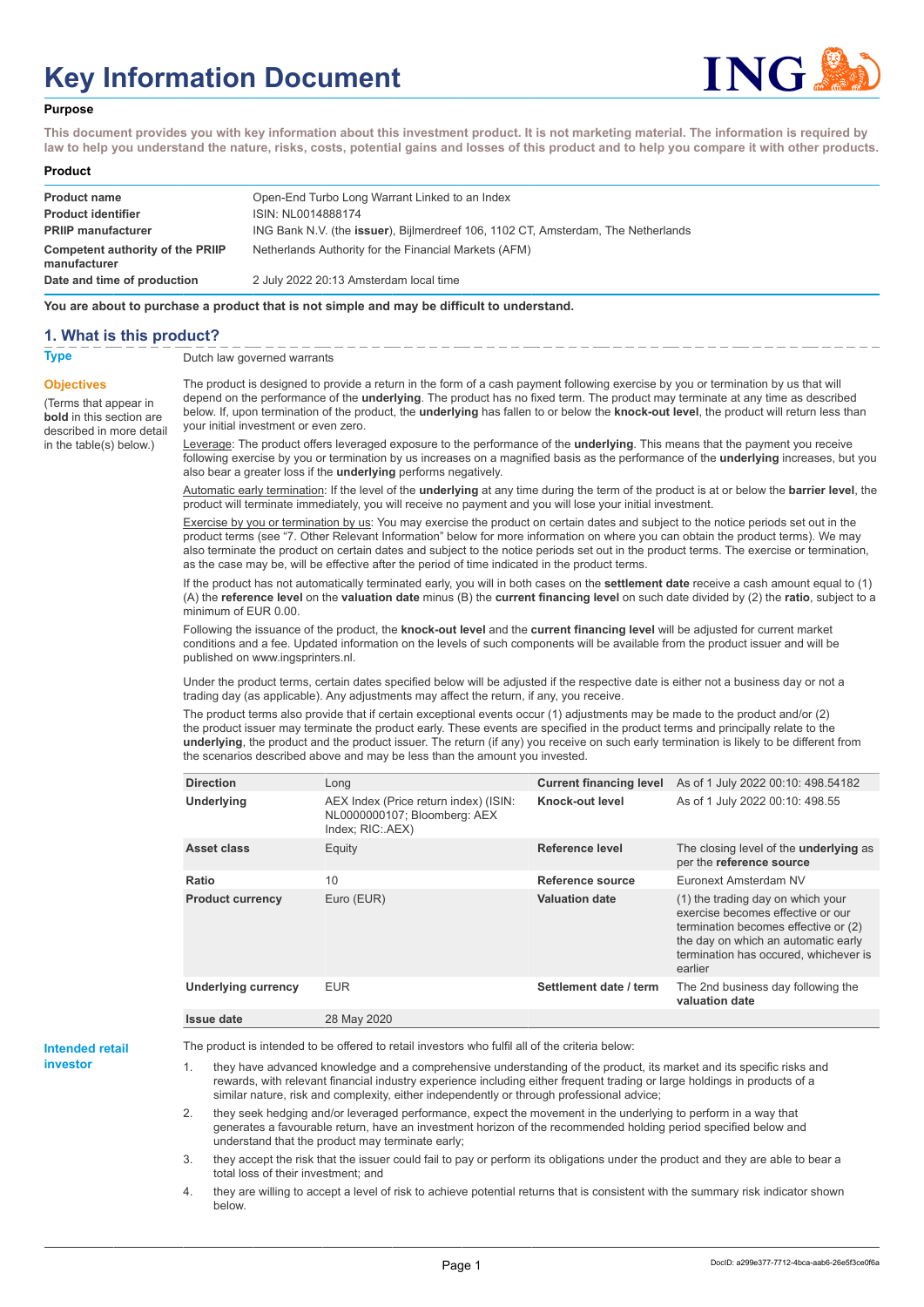# **2. What are the risks and what could I get in return?**

**Risk indicator**

**Performance scenarios**



thereto as specified in the section "7. Other relevant information" below.

#### **Market developments in the future cannot be accurately predicted. The scenarios shown are only an indication of some of the possible outcomes based on recent returns. Actual returns could be lower.**

| <b>Investment: EUR 10,000</b> |                                                                           |                              |
|-------------------------------|---------------------------------------------------------------------------|------------------------------|
| <b>Scenarios</b>              |                                                                           | 1 day                        |
|                               |                                                                           | (Recommended holding period) |
| <b>Stress scenario</b>        | What you might get back after costs<br>Percentage return (not annualised) | EUR 5,525.77<br>$-44.74%$    |
| Unfavourable scenario         | What you might get back after costs<br>Percentage return (not annualised) | EUR 9,504.83<br>$-4.95%$     |
| <b>Moderate scenario</b>      | What you might get back after costs<br>Percentage return (not annualised) | EUR 10.032.80<br>0.33%       |
| <b>Favourable scenario</b>    | What you might get back after costs<br>Percentage return (not annualised) | EUR 10.474.71<br>4.75%       |

The average returns shown in the above table are not annualised, which means they may not be comparable to the average returns shown in other key information documents.

This table shows the money you could get back over the next day under different scenarios, assuming that you invest EUR 10,000.

The scenarios shown illustrate how your investment could perform. The recommended holding period for this product is less than one year. The figures are therefore not calculated on a per year basis, but for the recommended holding period. Figures in this section and "4. What are the costs?" are therefore not comparable with figures given for products with a recommended holding period of at least one year. The scenarios presented are an estimate of future performance based on evidence from the past on how the value of this investment varies, and are not an exact indicator. What you get will vary depending on how the market performs and how long you keep the product. The stress scenario shows what you might get back in extreme market circumstances, and it does not take into account the situation where we are not able to pay you.

This product cannot be easily cashed in. This means it is difficult to estimate how much you would get back if you cash in before the recommended holding period. You will either be unable to cash in early or you will have to pay high costs or make a large loss if you do so.

The figures shown include all the costs of the product itself, but may not include all the costs that you pay to your advisor or distributor. The figures do not take into account your personal tax situation, which may also affect how much you get back.

Buying this product holds that you think the level of the underlying will increase.

Your maximum loss would be that you will lose your investment.

# **3. What happens if ING Bank N.V. is unable to pay out?**

You are exposed to the risk that the issuer might be unable to meet its obligations in connection with the product for instance in the event of bankruptcy or an official directive for resolution action. This may materially adversely affect the value of the product and could lead to you losing some or all of your investment in the product. The product is not a deposit and as such is not covered by any deposit protection scheme.

#### **4. What are the costs?**

The Reduction in Yield (RIY) shows what impact the total costs you pay will have on the investment return you might get. The total costs take into account one-off, ongoing and incidental costs.